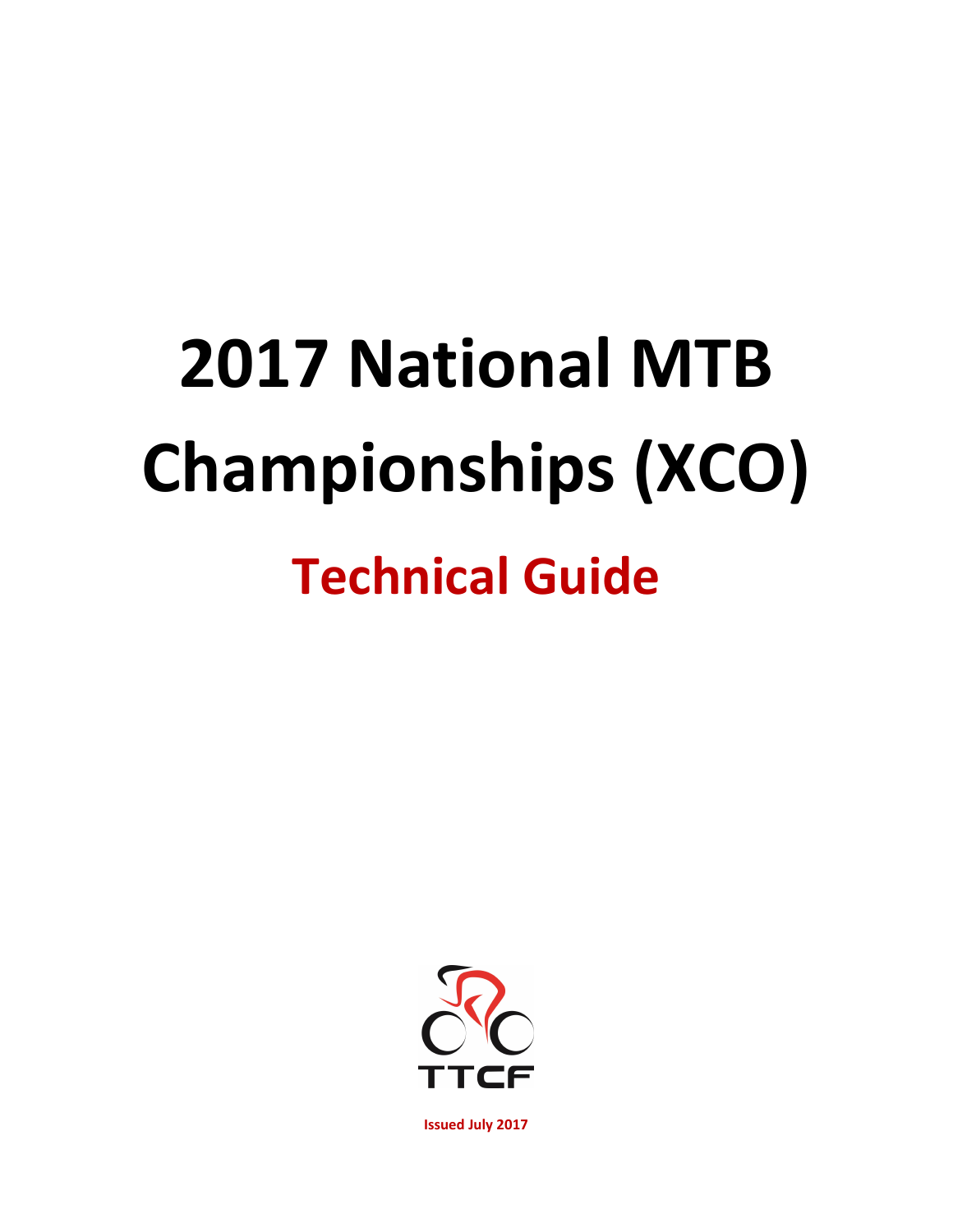## **About the National MTB Championships (XCO)**

For yet another year, the National MTB Championships in the discipline of Cross Country (XCO) takes centre stage in Chaguaramas as T&T's and some of the top Mountain Bikers in the Caribbean battle for National Glory on July  $16<sup>th</sup>$  2017. With the TTCF preparing the National Team to represent Trinidad & Tobago at the Caribbean MTB Championships, hosted right here in T&T the importance of this event became that more relevant.

As our MTB specialists speed through the mud trails of Trinidad's North West Peninsula, tackling any obstacle and testing their skills and techniques that they have been honing for the past few months through rigorous training, National Glory remains on their mind.

## **Cyclist Eligibility**

Cyclist wishing to participate in the National MTB Cycling Championships must satisfy the following requirements

- Must possess a valid 2017 Union Cycliste Internationale (UCI) Licence and must be a national of Trinidad & Tobago.
- Cyclists wishing to compete in respective events must meet the following age requirements

| <b>Category</b>  | <b>Year of Birth</b> |
|------------------|----------------------|
| Elite            | 1998 or before       |
| Junior           | 1999 or 2000         |
| Juvenile         | 2001 or 2002         |
| Tinymite         | 2003 or 2004         |
| Masters 40-49    | $1968 - 1977$        |
| Masters 50+      | 1967 or before       |
| <b>YD U13</b>    | 2005 or 2006         |
| <b>YD U11</b>    | 2007 or 2008         |
| YD <sub>U9</sub> | 2009 or 2010         |
| YD U7            | 2011 or after        |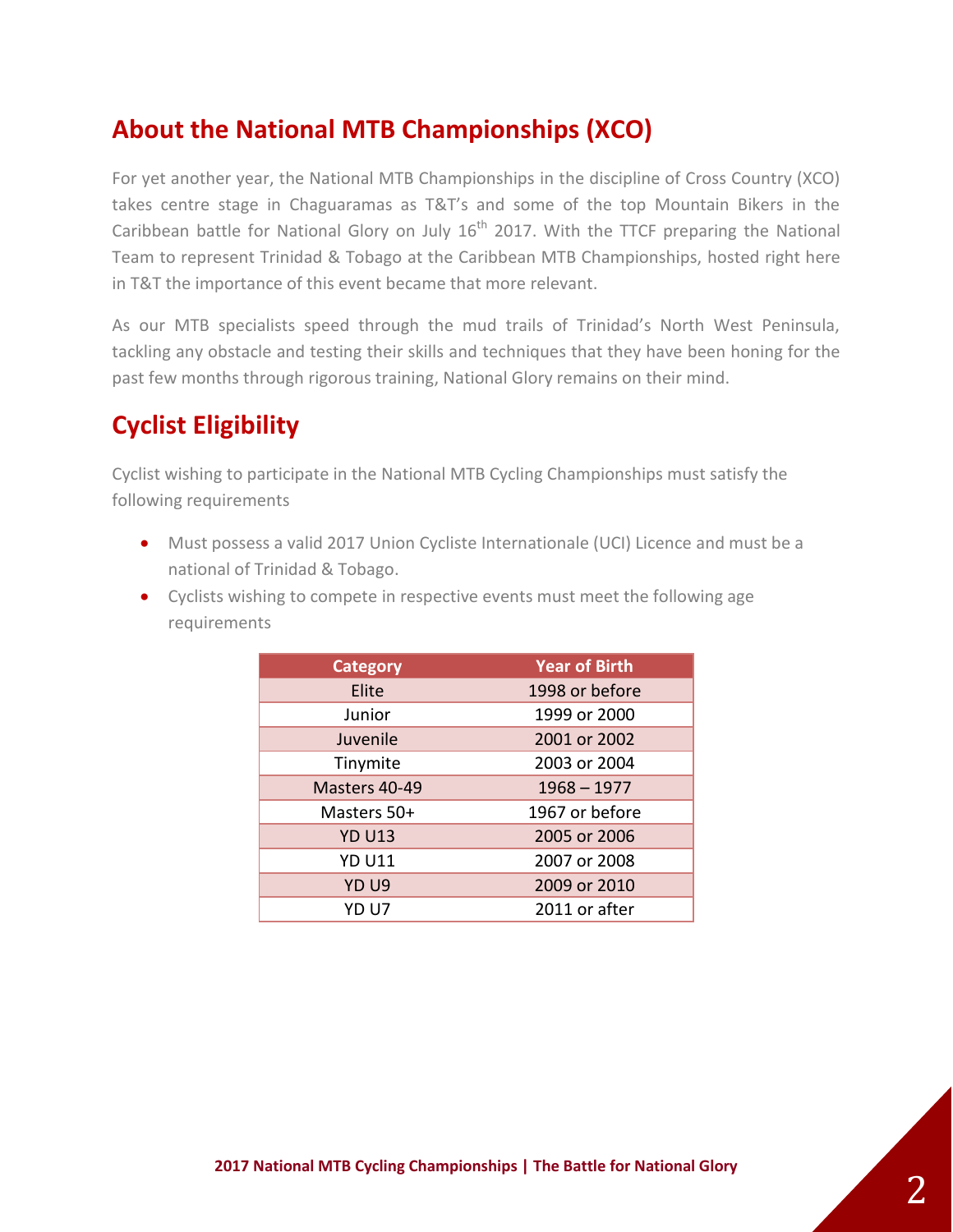## **Governing Rules**

The National MTB Cycling Championships will be governed by the **[UCI Rules](http://www.uci.ch/mm/Document/News/Rulesandregulation/17/29/73/4MTB-E-1.01.2016_English.pdf) – Part IV – MTB [Rules](http://www.uci.ch/mm/Document/News/Rulesandregulation/17/29/73/4MTB-E-1.01.2016_English.pdf)** and **[TTCF Racing Rules](http://ttcyclingfederation.org/assets/results/A%20TTCF%20Racing%20Rules%20-%20Ammended%2023%20July%202015.pdf) – Chapter VI – Mountain Biking**

## **Cyclist Registration**

All clubs and/or unattached cyclists are required to register via the [TTCF website login](http://ttcyclingfederation.org/security/log-in.html) by Thursday  $13<sup>th</sup>$  July, 2017 @8:00pm. Persons requiring assistance with their login credentials are required to send an email to [gacosta@ttcyclingfederation.org](mailto:gacosta@ttcyclingfederation.org)

Sign-in, Race times and Registration Fee for the respective groups shall be as seen on the table below

| Category                                      | <b>Sign-In Time</b> | <b>Race Time</b> | <b>Registration Fee</b> | Late Fee      |
|-----------------------------------------------|---------------------|------------------|-------------------------|---------------|
| All Cyclists except $6:30$ am – 7:00am<br>-YD |                     | $7:30$ am        | <b>TT\$100</b>          | <b>TT\$50</b> |
| <b>Youth Developers</b>                       | $8:30am - 9:00am$   | $9:30$ am        | Free                    | <b>TT\$50</b> |

#### **Late registration will be accepted. A late fee will apply of an additional TT\$50.**

### **XCO Race Course Description – All Categories**

Date: Sunday 16<sup>th</sup> July 2017 Start/Finish: Arboretum, Chaguaramas Start Time: 7:30am Elevation Gain: 40m

#### **Course Description – Black Bridge**

Starts at the Arboretum heads East into Black Bridge Trail and exit road leading back to Arboretum. Turn into Snake then go left at the top follow until the exit opposite North Bunker entrance, turn left and head towards Arboretum back gate and return to start/finish line.

#### **Youth Developers (U13 & U11)**

Course Description: Leave Arboretum up Snake bare left and exit opposite North Bunker entrance, turn left to re-enter Arboretum.

#### **Youth Developers (U9 & U7)**

Course Description: Leave Arboretum turn left on road follow and re-enter Arboretum at bottom gate.

**2017 National MTB Cycling Championships | The Battle for National Glory**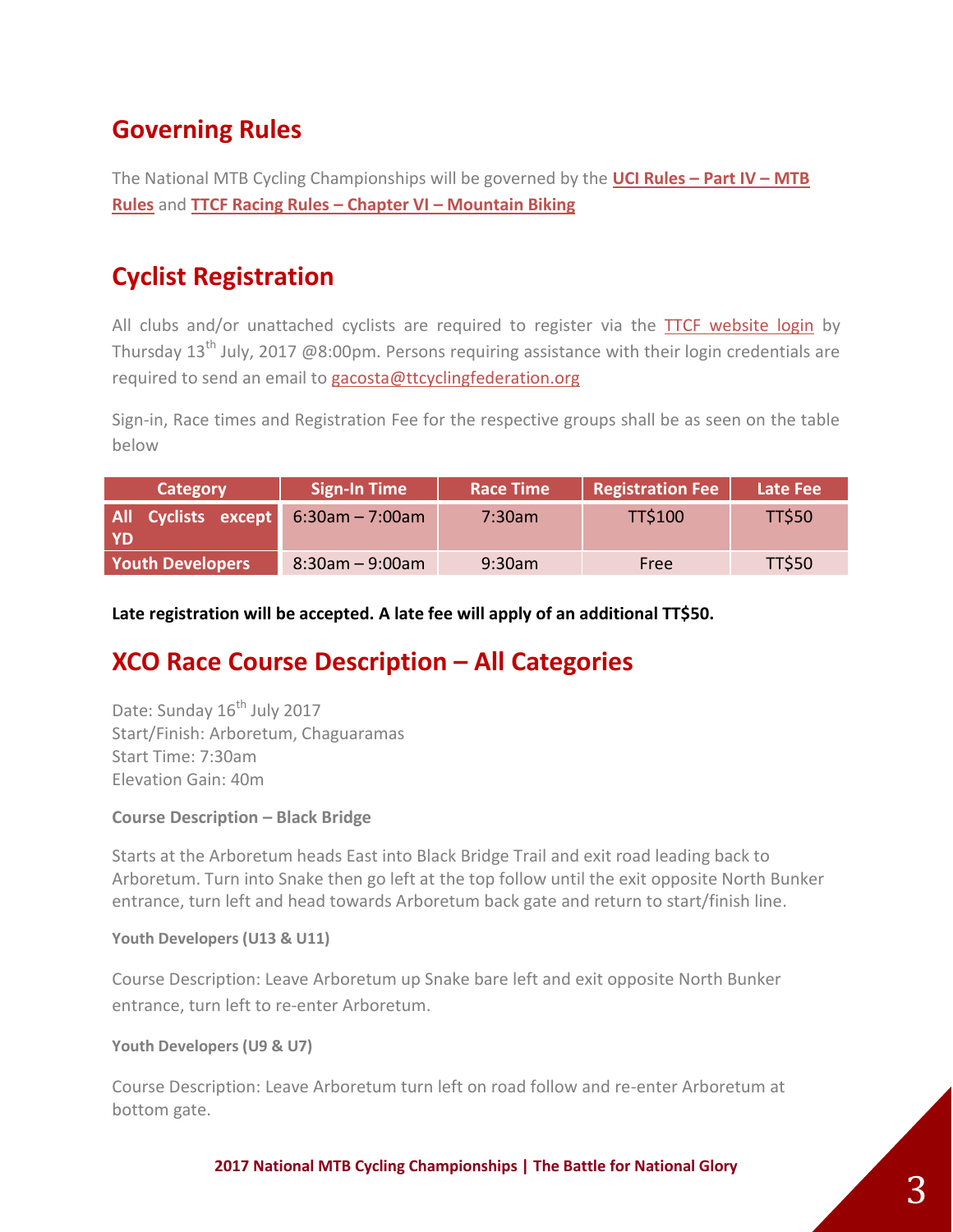



Course Distances

| <b>Category</b>       | # of Laps      |
|-----------------------|----------------|
| Elite Men             | 5              |
| Junior Men            | 3              |
| Juvenile Men          | 3              |
| Masters 40-49         | $\overline{3}$ |
| Masters 50+           | 3              |
| Elite Women           | 3              |
| Junior Women          | $\overline{2}$ |
| Juvenile Women        | $\overline{2}$ |
| <b>Tinymite Men</b>   | $\overline{2}$ |
| <b>Tinymite Women</b> | $\mathbf{1}$   |
| <b>YD U13</b>         | 3              |
| <b>YD U11</b>         | $\overline{2}$ |
| YD U9                 | $\overline{2}$ |
| YD U7                 | $\overline{2}$ |
|                       |                |

**2017 National MTB Cycling Championships | The Battle for National Glory**